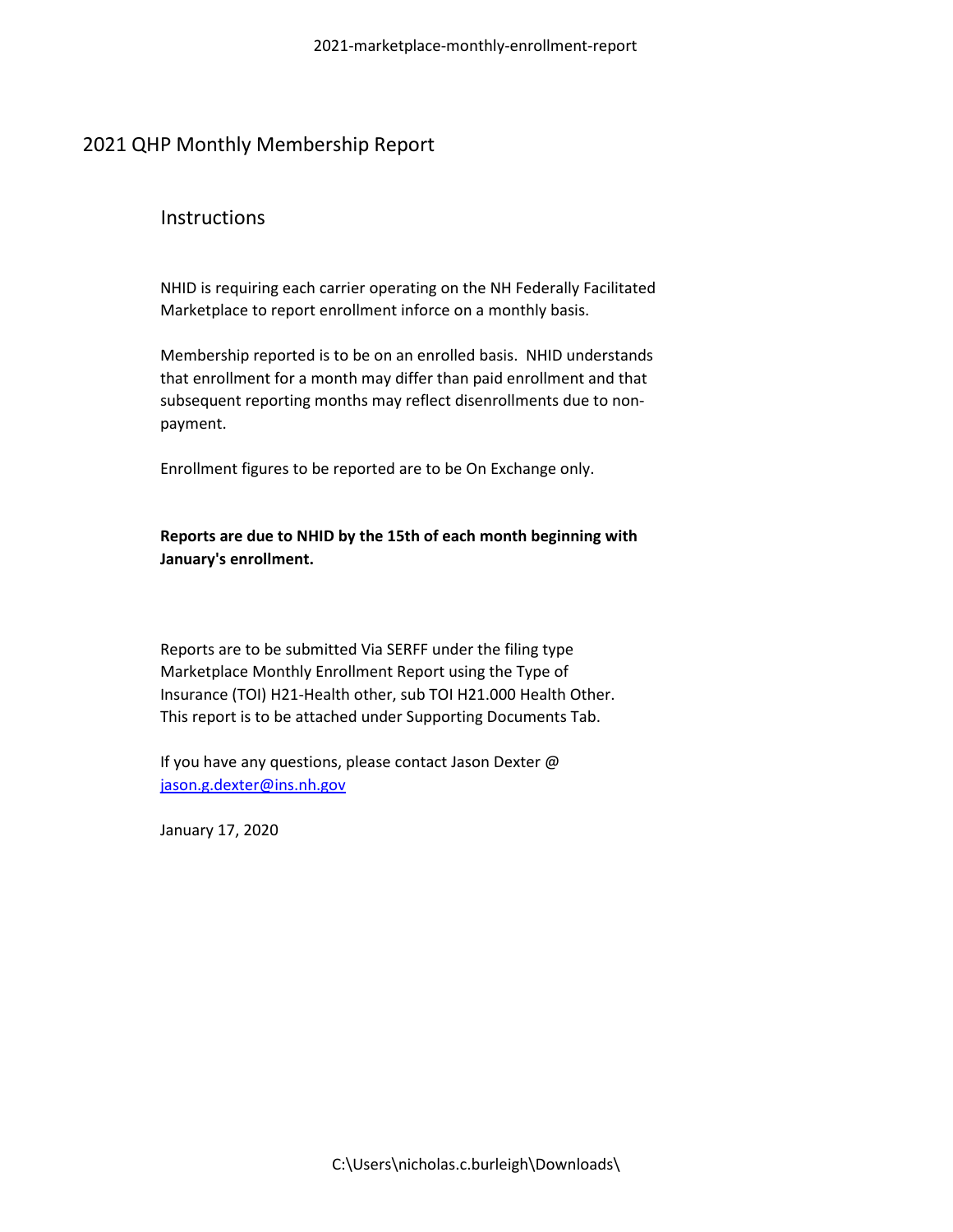Carrier: Summary 2021 **Product Type: ALL** Network:

| <b>Individual Plans</b> |                          |       |        |               |              |                |  |
|-------------------------|--------------------------|-------|--------|---------------|--------------|----------------|--|
|                         |                          |       |        |               |              | Total          |  |
|                         | Platinum                 | Gold  | Silver | <b>Bronze</b> | Catastrophic | <b>Members</b> |  |
|                         |                          |       |        |               |              |                |  |
| January                 | $\overline{\phantom{a}}$ | 3,811 | 21,619 | 18,826        | 822          | 45,078         |  |
| February                | $\overline{\phantom{a}}$ | 3,835 | 21,256 | 18,538        | 813          | 44,442         |  |
| <b>March</b>            | $\overline{\phantom{a}}$ | 3,898 | 21,319 | 18,355        | 807          | 44,379         |  |
| <b>April</b>            | $\overline{\phantom{a}}$ | 4,056 | 21,353 | 18,310        | 816          | 44,535         |  |
| May                     | $\overline{\phantom{a}}$ | 4,282 | 21,879 | 18,330        | 803          | 45,294         |  |
| June                    | $\overline{\phantom{0}}$ | 4,454 | 22,103 | 18,260        | 778          | 45,595         |  |
| July                    | $\overline{\phantom{a}}$ | 4,682 | 22,318 | 18,195        | 773          | 45,968         |  |
| August                  | $\overline{\phantom{a}}$ | 4,855 | 22,862 | 18,125        | 763          | 46,605         |  |
| September               | $\overline{\phantom{a}}$ | 4,983 | 23,234 | 18,019        | 744          | 46,980         |  |
| October                 | $\overline{\phantom{a}}$ | 5,019 | 23,519 | 17,852        | 733          | 47,123         |  |
| November                | $\overline{\phantom{a}}$ | 5,078 | 23,547 | 17,742        | 725          | 47,092         |  |
| December                | $\overline{\phantom{a}}$ | 5,109 | 23,667 | 17,787        | 745          | 47,308         |  |
|                         |                          |       |        |               |              |                |  |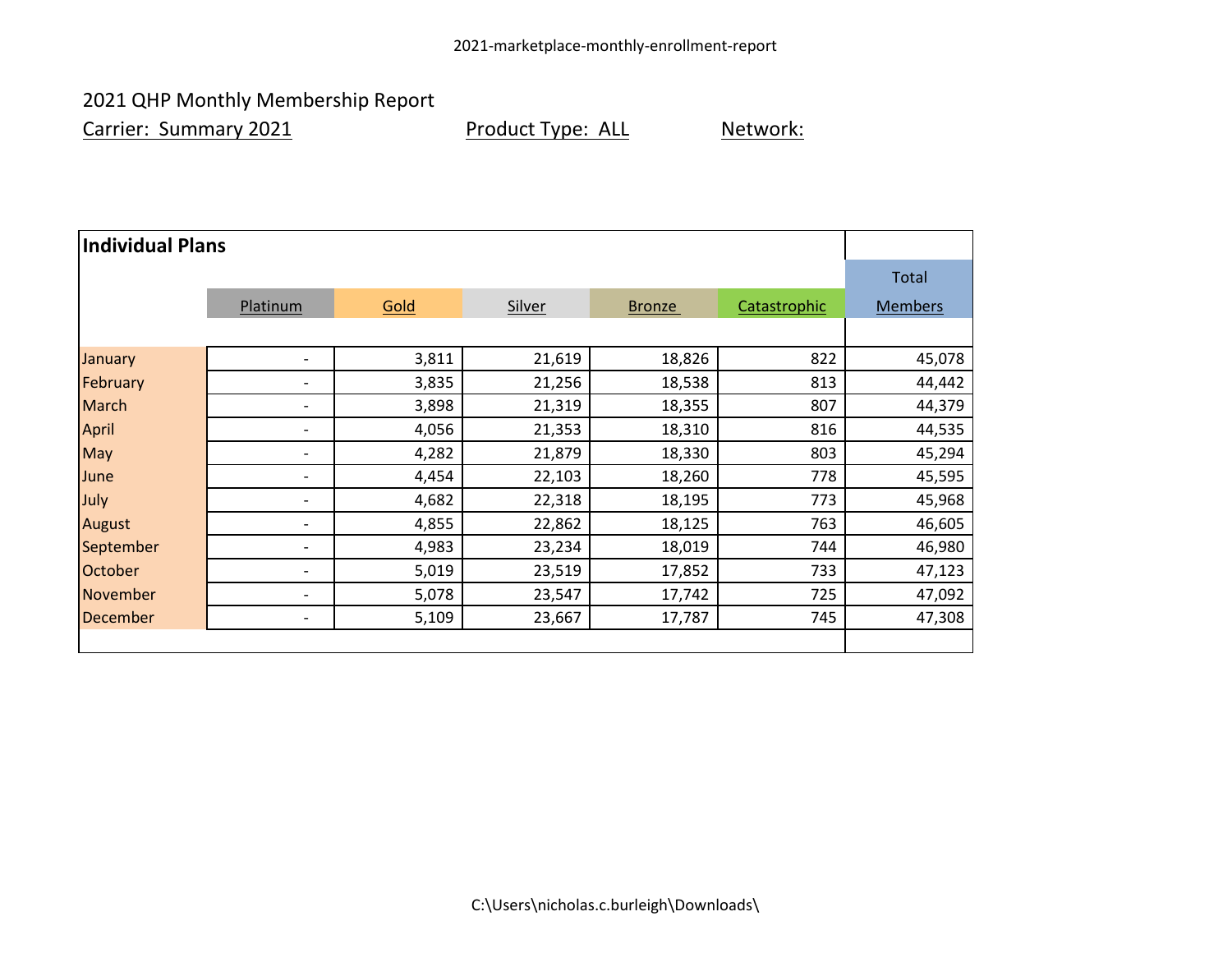$\lambda\lambda$ 

Carrier: Carrier: Carrier: Product Type: ALL Network:

Ambetter from NH Healthy Families, offered by Celtic Insurance

| Individual Plans |                          |       |        |               |                          |                |                |
|------------------|--------------------------|-------|--------|---------------|--------------------------|----------------|----------------|
|                  |                          |       |        |               |                          | Total          |                |
|                  | Platinum                 | Gold  | Silver | <b>Bronze</b> | Catastrophic             | <b>Members</b> |                |
|                  |                          |       |        |               |                          |                |                |
| January          | $\overline{\phantom{0}}$ | 2,286 | 11,949 | 5,638         | $\overline{\phantom{a}}$ | 19,873         | Revised        |
| February         | -                        | 2,306 | 11,776 | 5,636         | $\overline{\phantom{a}}$ |                | 19,718 Revised |
| <b>March</b>     | -                        | 2,333 | 11,861 | 5,721         | $\overline{\phantom{a}}$ |                | 19,915 Revised |
| <b>April</b>     | -                        | 2,471 | 11,992 | 5,867         | $\overline{\phantom{a}}$ |                | 20,330 Revised |
| May              | $\overline{\phantom{0}}$ | 2,653 | 12,433 | 6,018         | $\overline{\phantom{a}}$ |                | 21,104 Revised |
| June             | $\overline{\phantom{0}}$ | 2,766 | 12,647 | 6,067         | $\overline{\phantom{a}}$ |                | 21,480 Revised |
| July             | $\overline{\phantom{0}}$ | 2,923 | 12,789 | 6,130         | $\overline{\phantom{a}}$ |                | 21,842 Revised |
| August           | -                        | 3,053 | 13,200 | 6,183         | $\overline{\phantom{a}}$ |                | 22,436 Revised |
| September        | $\overline{\phantom{0}}$ | 3,124 | 13,468 | 6,202         | $\overline{\phantom{a}}$ |                | 22,794 Revised |
| October          | $\overline{\phantom{0}}$ | 3,160 | 13,658 | 6,224         | $\overline{\phantom{a}}$ |                | 23,042 Revised |
| <b>November</b>  | -                        | 3,201 | 13,750 | 6,273         | $\overline{\phantom{a}}$ |                | 23,224 Revised |
| <b>December</b>  | $\overline{\phantom{0}}$ | 3,192 | 13,747 | 6,254         | $\overline{\phantom{a}}$ | 23,193         |                |
|                  |                          |       |        |               |                          |                |                |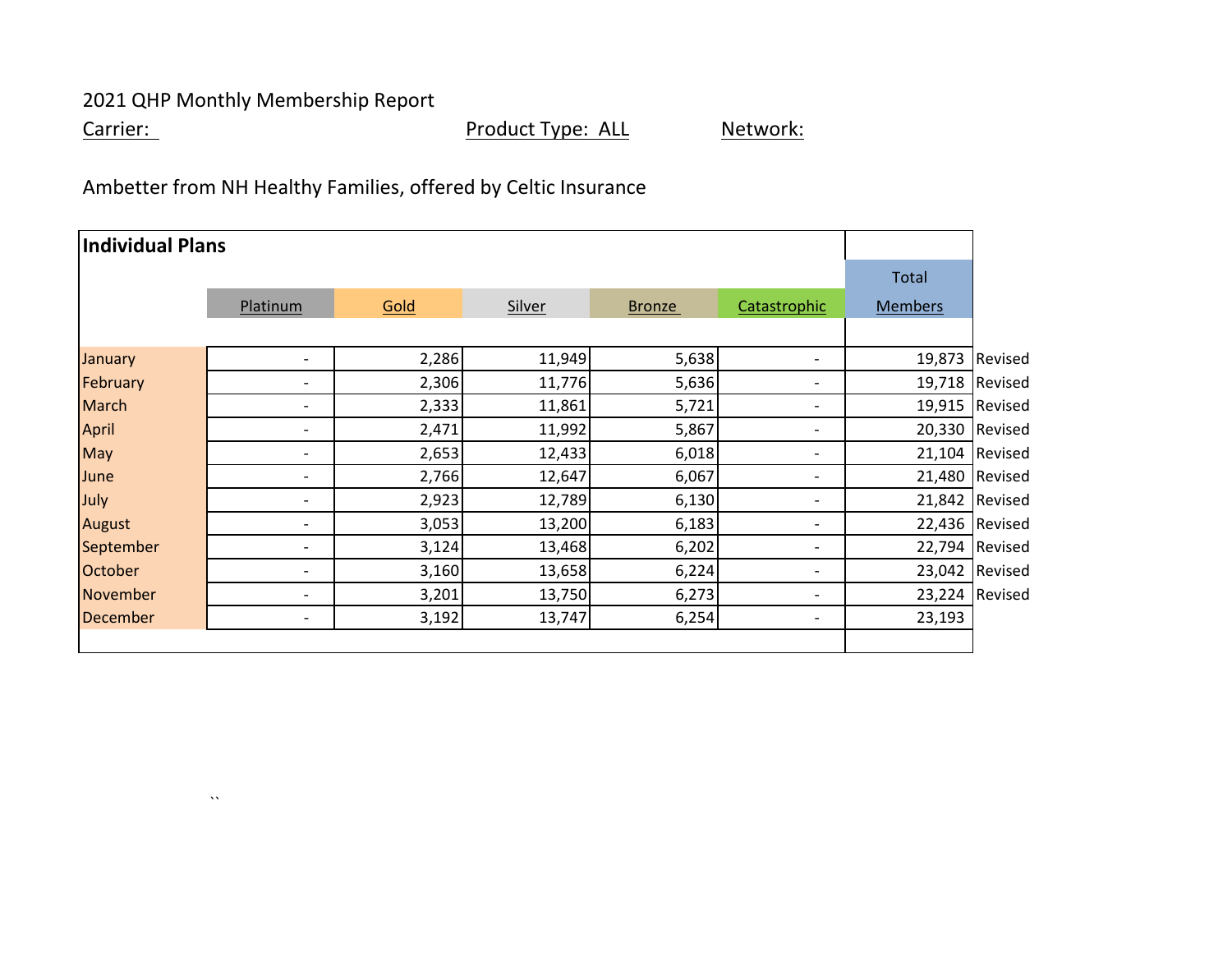$\lambda\lambda$ 

Carrier: Carrier: Carrier: Product Type: ALL Network: Pathway

# Anthem BCBSNH/Matthew Thornton Health Plan

| <b>Individual Plans</b> |                          |      |               |               |              |                |                |
|-------------------------|--------------------------|------|---------------|---------------|--------------|----------------|----------------|
|                         |                          |      |               |               |              | Total          |                |
|                         | Platinum                 | Gold | <b>Silver</b> | <b>Bronze</b> | Catastrophic | <b>Members</b> |                |
|                         |                          |      |               |               |              |                |                |
| January                 | $\overline{\phantom{0}}$ | 494  | 7,217         | 12,050        | 716          | 20,477         |                |
| February                | $\overline{\phantom{0}}$ | 489  | 7,017         | 11,800        | 701          | 20,007         |                |
| <b>March</b>            | $\overline{\phantom{0}}$ | 495  | 6,962         | 11,541        | 697          | 19,695         | Revised        |
| <b>April</b>            | -                        | 497  | 6,873         | 11,344        | 700          | 19,414         | Revised        |
| May                     | -                        | 507  | 6,938         | 11,227        | 685          |                | 19,357 Revised |
| June                    | $\overline{\phantom{0}}$ | 514  | 6,940         | 11,121        | 658          |                | 19,233 Revised |
| July                    | $\overline{\phantom{0}}$ | 527  | 6,971         | 10,996        | 654          |                | 19,148 Revised |
| August                  | $\overline{\phantom{0}}$ | 539  | 7,048         | 10,880        | 650          | 19,117         | Revised        |
| September               | $\overline{\phantom{0}}$ | 562  | 7,108         | 10,758        | 633          | 19,061         | Revised        |
| October                 | -                        | 558  | 7,146         | 10,571        | 621          | 18,896         | Revised        |
| November                | $\overline{\phantom{0}}$ | 568  | 7,084         | 10,423        | 618          | 18,693         | Revised        |
| <b>December</b>         | -                        | 593  | 7,213         | 10,474        | 635          | 18,915         |                |
|                         |                          |      |               |               |              |                |                |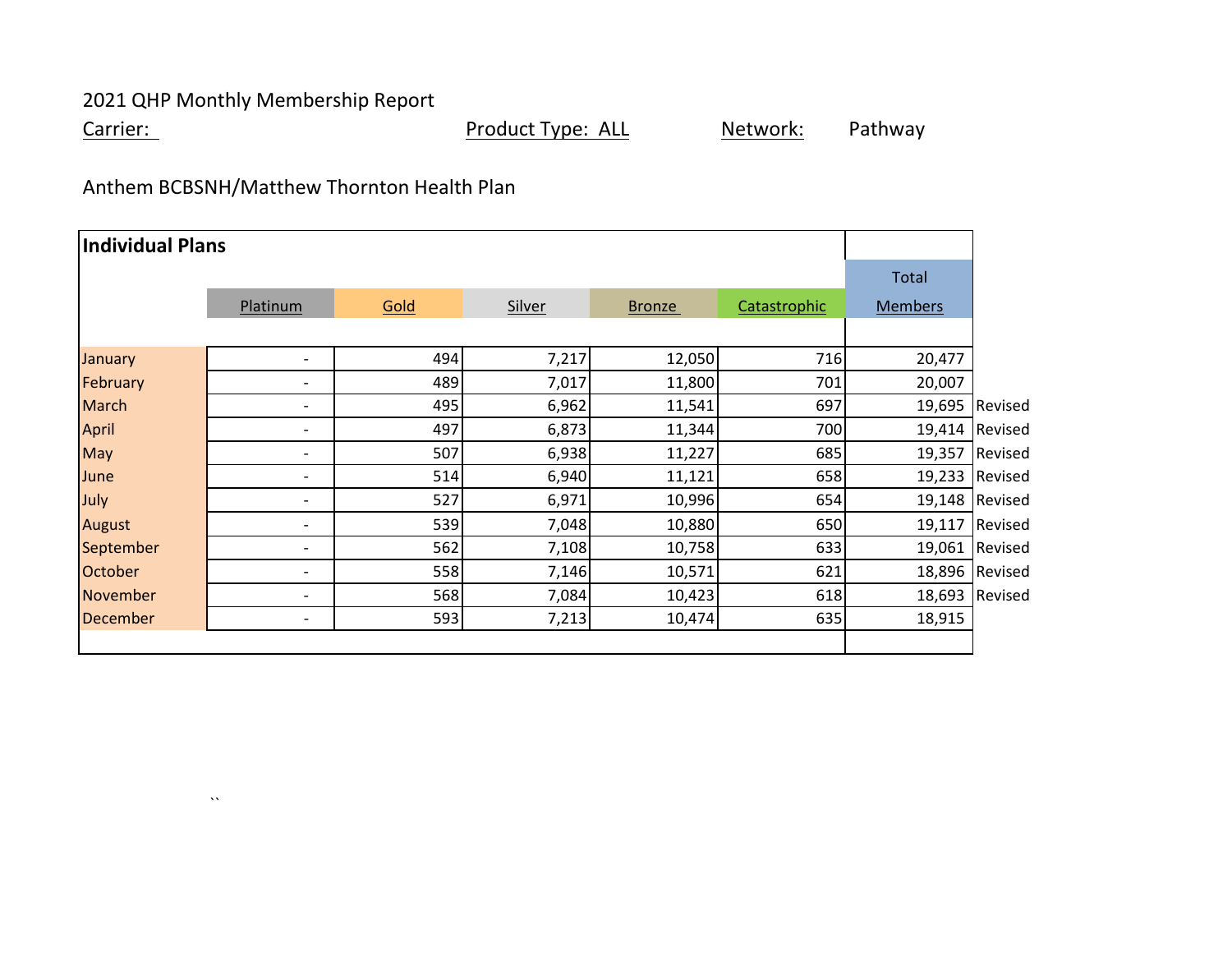$\lambda\lambda$ 

Carrier: Carrier: Carrier: Product Type: ALL Network: Elevate Health

Harvard Pilgrim Health Care of New England

| Individual Plans |          |       |               |               |              |                |               |
|------------------|----------|-------|---------------|---------------|--------------|----------------|---------------|
|                  |          |       |               |               |              | <b>Total</b>   |               |
|                  | Platinum | Gold  | <b>Silver</b> | <b>Bronze</b> | Catastrophic | <b>Members</b> |               |
|                  |          |       |               |               |              |                |               |
| January          | 0        | 1,031 | 2,453         | 1,138         | 106          | 4,728          | Revised       |
| February         | 0        | 1,040 | 2,463         | 1,102         | 112          | 4,717          | Revised       |
| <b>March</b>     | 0        | 1,070 | 2,496         | 1,093         | 110          |                | 4,769 Revised |
| <b>April</b>     | 0        | 1,088 | 2,488         | 1,099         | 116          |                | 4,791 Revised |
| May              | 0        | 1,122 | 2,508         | 1,085         | 118          |                | 4,833 Revised |
| June             | 0        | 1,174 | 2,516         | 1,072         | 120          |                | 4,882 Revised |
| July             | 0        | 1,232 | 2,558         | 1,069         | 119          |                | 4,978 Revised |
| August           |          | 1,263 | 2,614         | 1,062         | 113          |                | 5,052 Revised |
| September        | 0        | 1,297 | 2,658         | 1,059         | 111          |                | 5,125 Revised |
| October          | 0        | 1,301 | 2,715         | 1,057         | 112          |                | 5,185 Revised |
| November         | 0        | 1,309 | 2,713         | 1,046         | 107          |                | 5,175 Revised |
| <b>December</b>  | 0        | 1,324 | 2,707         | 1,059         | 110          | 5,200          |               |
|                  |          |       |               |               |              |                |               |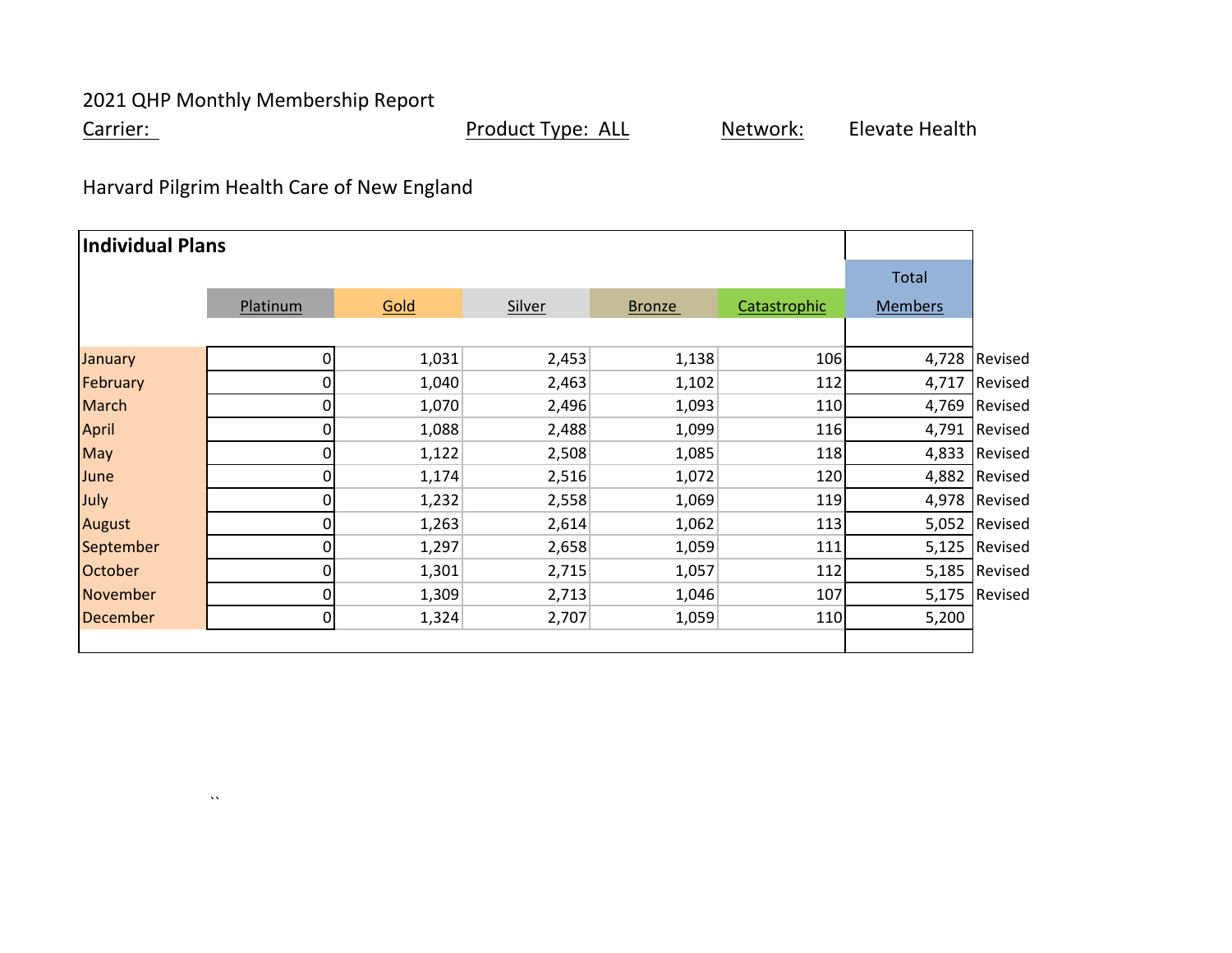Carrier: Summary 2019 **Product Type: ALL** Network:

| <b>SHOP</b>     |          |       |        |               |                |         |
|-----------------|----------|-------|--------|---------------|----------------|---------|
|                 |          |       |        |               | <b>Total</b>   | Total # |
|                 | Platinum | Gold  | Silver | <b>Bronze</b> | <b>Members</b> | Groups  |
|                 |          |       |        |               |                |         |
| January         | 96       | 1,377 | 2,776  | 450           | 4,699          | 453     |
| February        | 101      | 1,469 | 2,857  | 441           | 4,868          | 562     |
| <b>March</b>    | 103      | 1,552 | 3,034  | 443           | 5,132          | 579     |
| April           | 103      | 1,611 | 3,118  | 447           | 5,279          | 608     |
| May             | 104      | 1,700 | 3,211  | 423           | 5,438          | 625     |
| June            | 116      | 1,930 | 3,339  | 437           | 5,822          | 635     |
| July            | 117      | 2,030 | 3,624  | 405           | 6,176          | 660     |
| <b>August</b>   | 120      | 2,092 | 3,771  | 400           | 6,383          | 682     |
| September       | 121      | 2,310 | 3,924  | 396           | 6,751          | 692     |
| October         | 125      | 2,333 | 4,055  | 439           | 6,952          | 722     |
| November        | 126      | 2,390 | 4,056  | 411           | 6,983          | 742     |
| <b>December</b> | 129      | 2,819 | 4,624  | 443           | 8,015          | 755     |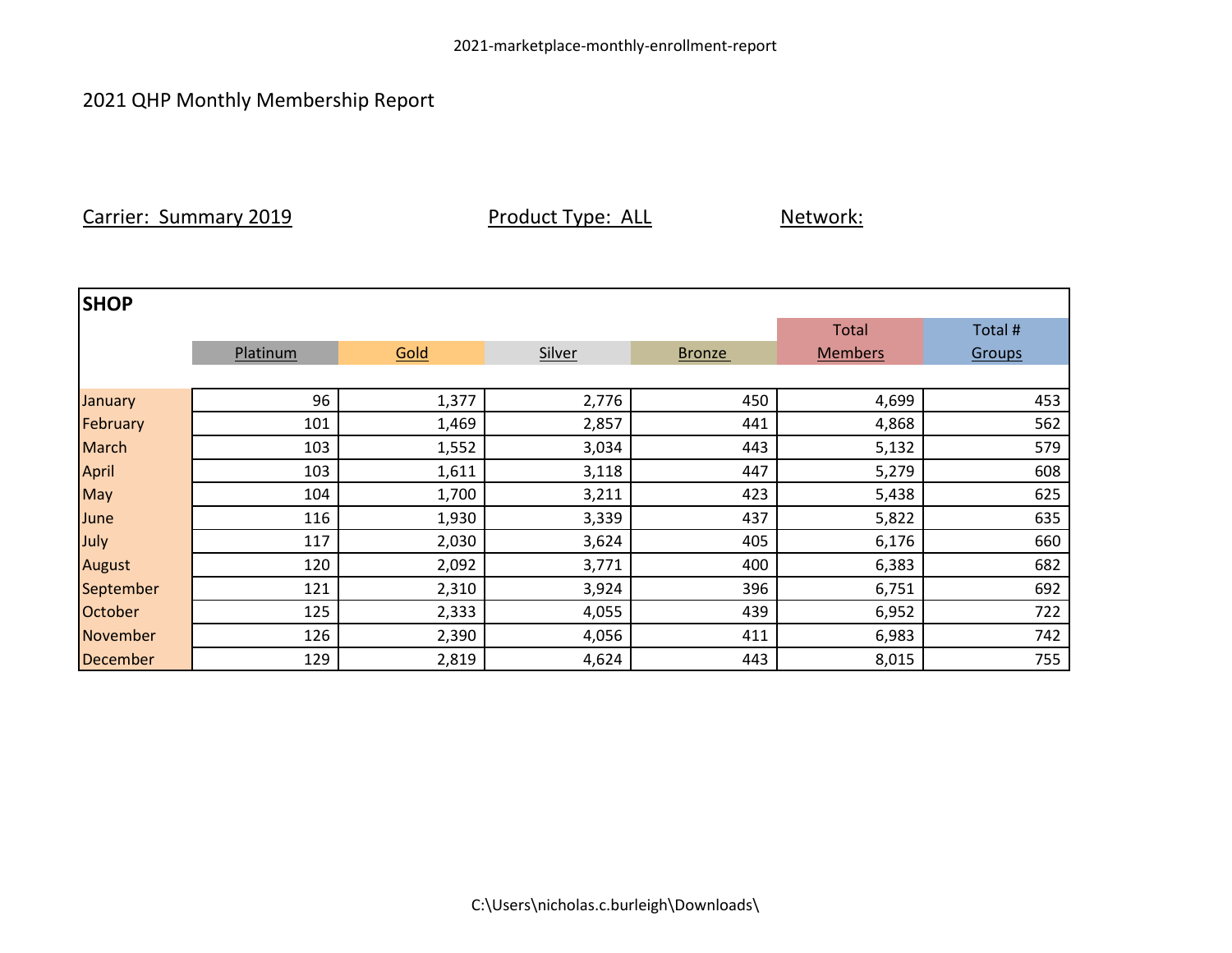Carrier: Carrier: Carrier: Product Type: HMO Network: Pathway

Anthem BCBSNH/Matthew Thornton Health Plan

| <b>SHOP</b>     |          |       |        |               |                |         |
|-----------------|----------|-------|--------|---------------|----------------|---------|
|                 |          |       |        |               | <b>Total</b>   | Total # |
|                 | Platinum | Gold  | Silver | <b>Bronze</b> | <b>Members</b> | Groups  |
|                 |          |       |        |               |                |         |
| January         | 96       | 1,377 | 2,776  | 450           | 4,699          | 453     |
| February        | 101      | 1,469 | 2,857  | 441           | 4,868          | 562     |
| <b>March</b>    | 103      | 1,552 | 3,034  | 443           | 5,132          | 579     |
| April           | 103      | 1,611 | 3,118  | 447           | 5,279          | 608     |
| May             | 104      | 1,700 | 3,211  | 423           | 5,438          | 625     |
| June            | 114      | 1,920 | 3,381  | 419           | 5,834          | 635     |
| July            | 117      | 2,030 | 3,624  | 405           | 6,176          | 660     |
| <b>August</b>   | 120      | 2,092 | 3,771  | 400           | 6,383          | 682     |
| September       | 121      | 2,310 | 3,924  | 396           | 6,751          | 692     |
| October         | 125      | 2,333 | 4,055  | 439           | 6,952          | 722     |
| November        | 126      | 2,390 | 4,056  | 411           | 6,983          | 742     |
| <b>December</b> | 129      | 2,819 | 4,624  | 443           | 8,015          | 755     |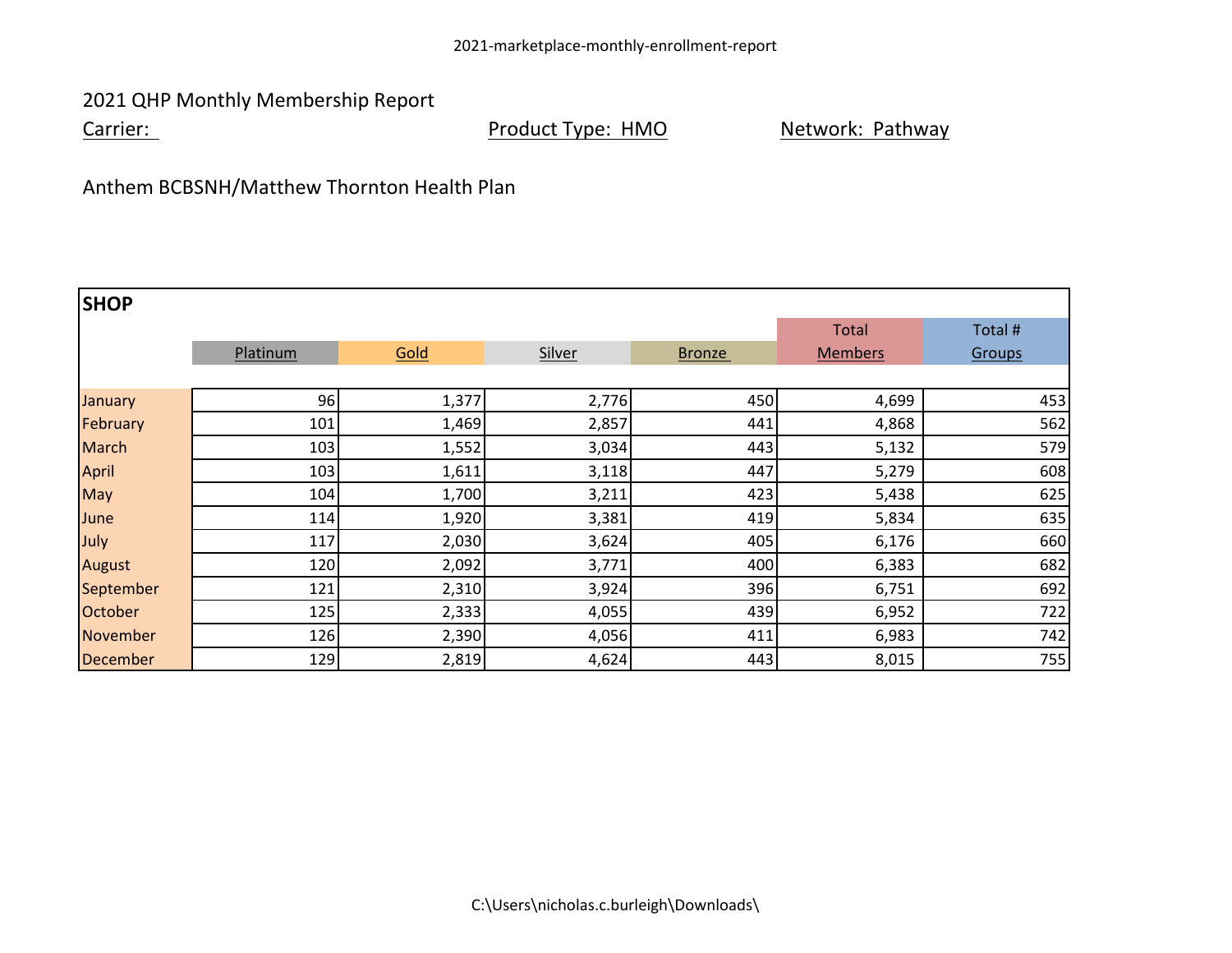## 2021 QHP Monthly Membership Report (Due to NHID by the 15th of each month)

Carrier: Carrier: Carrier: Product Type: Network: Network:

| Individual Plans |          |          |        |                |              |                |
|------------------|----------|----------|--------|----------------|--------------|----------------|
|                  |          |          |        |                |              | Total          |
|                  | Platinum | Gold     | Silver | <b>Bronze</b>  | Catastrophic | <b>Members</b> |
|                  |          |          |        |                |              |                |
| January          | 0        | 0        | 0      | 0              | 0            | 0              |
| February         |          | 0        |        | 01             |              | $\overline{0}$ |
| <b>March</b>     | 0        | 0        | 0      | $\overline{0}$ | 0            | $\overline{0}$ |
| April            | 0        | 0        | 0      | 0              | 0            | $\overline{O}$ |
| May              | O        | 0        | 0      | Οl             | 0            | $\overline{0}$ |
| June             | N        | 0        | 0      | 0              | 0            | $\overline{0}$ |
| July             | 0        | 0        | 0      | 0              | 0            | $\overline{0}$ |
| August           | ი        | 0        | 0      | 0              | 0            | $\overline{0}$ |
| September        | 0        | 0        | 0      | $\overline{0}$ | 0            | $\overline{0}$ |
| October          | 0        | $\Omega$ | 0      | $\overline{0}$ | 0            | $\overline{0}$ |
| November         | N        | $\Omega$ | O      | Οl             | 0            | $\overline{0}$ |
| <b>December</b>  | 0        | 0        | 0      | $\overline{0}$ | 0            | $\overline{O}$ |
|                  |          |          |        |                |              |                |